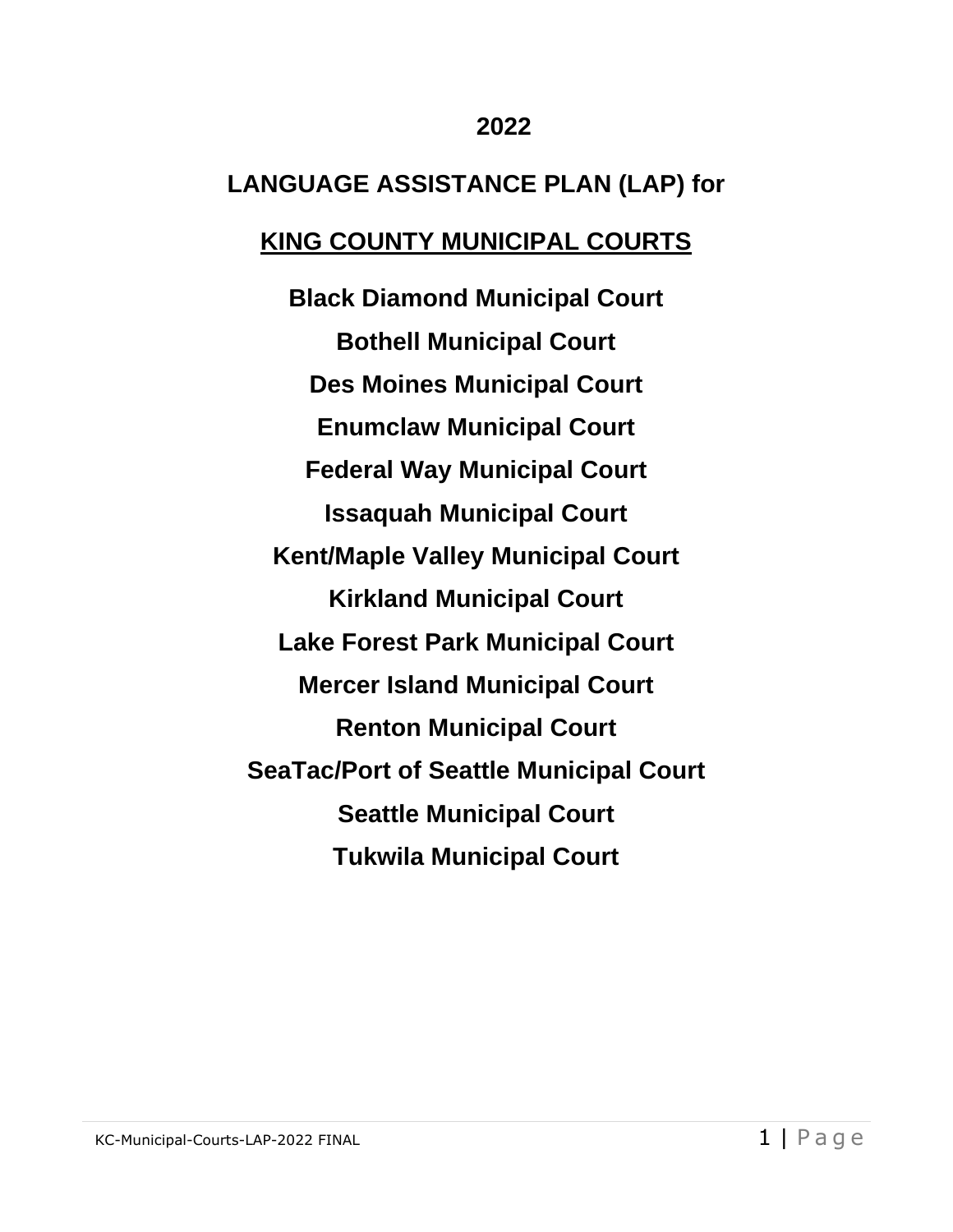# **Language Access Plan of** *King County Municipal Courts*

# **I. PURPOSE**

This LAP sets forth the **King County Municipal Courts** policy and procedures for the provision of timely language access services that ensure access for all limited English proficient (LEP), deaf, hard of hearing, and deaf-blind (Deaf/Hard of Hearing/Deaf Blind) individuals who come in contact with King County Municipal Courts services and programs. Language access services include both interpretation and translation services for LEP and D/HH/DB individuals.

# **II. COURT POLICY REGARDING LANGUAGE ACCESS SERVICES**

Under Washington state law (RCW 2.42 and 2.43), Title VI of the Civil Rights Act of 1964 (Title VI), the Omnibus Crime Control and Safe Streets Act of 1968 (Safe Streets Act), the Americans with Disabilities Act (ADA), and the regulations implementing these federal laws, Washington courts are required to provide language access services to all LEP and D/HH/DB individuals in civil and criminal court proceedings and in all court managed services and programs and to develop a written language access plan pursuant to RCW 2.43.090.

It is the policy of *King County Municipal Courts* to provide non-English language interpreter services at no cost to LEP parties, witnesses, victims, and others with an interest (e.g., parents, legal guardians, custodians) in all court proceedings and operations, both civil and criminal, other than when it is the responsibility of other government bodies pursuant to state law. It is also the policy of this court to provide sign language interpreting services at no cost to persons who are D/HH/DB as required under applicable state and federal statutes and regulations.

*King County Municipal Courts* will provide accessible information to LEP and D/HH/DB persons on how to request interpreter services as part of its notice to the public about its language access services.

Although D/HH/DB individuals are covered under the ADA and RCW 2.42 rather than Title VI and the Safe Streets Act, this plan covers language access services for both D/HH/DB and LEP individuals.

# **III. DATA COLLECTION AND NEEDS ASSESSMENT**

The *designated language access persons* for *King County Municipal Courts* will, on an annual basis, compile demographic data regarding the language needs of its community. The court will initially review data from sources such as the following: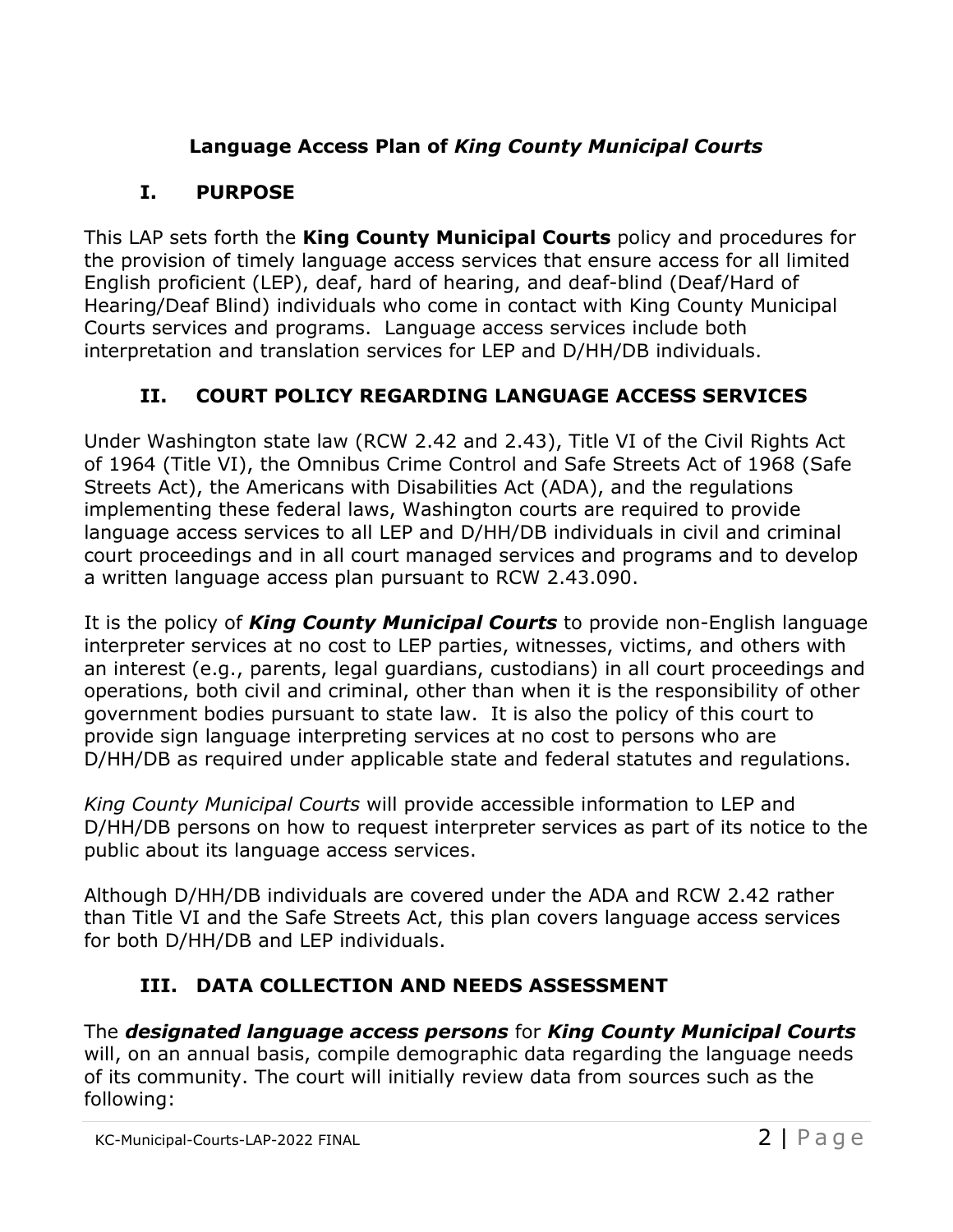- Most recent and relevant U.S. Census and American Community Survey (ACS)
- Local school district (list names of district(s))
- County health department
- Public Defender's Office/Office of Assigned Counsel
- Prosecuting Attorney's Office
- County or City Attorney's Office
- Local legal aid service providers and community-based organizations which focus their service provision on immigrant and refugee populations in order to identify possible immigration and new language trends

This data will be analyzed annually to determine whether the court's allocation of language access resources is appropriate.

The King County Municipal Courts will make every effort to track requests for language access services by:

- Language preference (both spoken, written, and signed)
- Case type (e.g. family law, criminal, housing, etc.)
- Proceeding (e.g. trial, arraignment, initial appearance, etc.)
- Location of service request (e.g. court hearing, ADR, clerk's office, etc.)
- Whether the language access service requested was granted or denied
- Reason for denial

In addition to mechanisms discussed under the identification of language needs section below, the *King County Municipal Courts* will track this internal data in a case management system where available, and/or case files if case management is not automated. On a yearly basis, the court will analyze the data collected to identify whether services requested are in fact provided, assist in the allocation of language access resources, and identify gaps in the provision of services to address future needs. The majority of the King County Municipal Courts provide this data to AOC on a regular basis as part of the reimbursement program. The few courts that are not a part of the reimbursement program will seek assistance from AOC Interpreter Coordinator Office for direction and assistance in tracking their data.

The *King County Municipal Courts* will send the final data compilation and analyses in the form of a biennial report to the Washington State Court Interpreter Commission to assist the Commission in monitoring of the court's Language Access Plan, identification of interpreter training and certification strategies, and other tools to assist the AOC and local courts in the provision of language access services.

## **A. Identified Current Needs**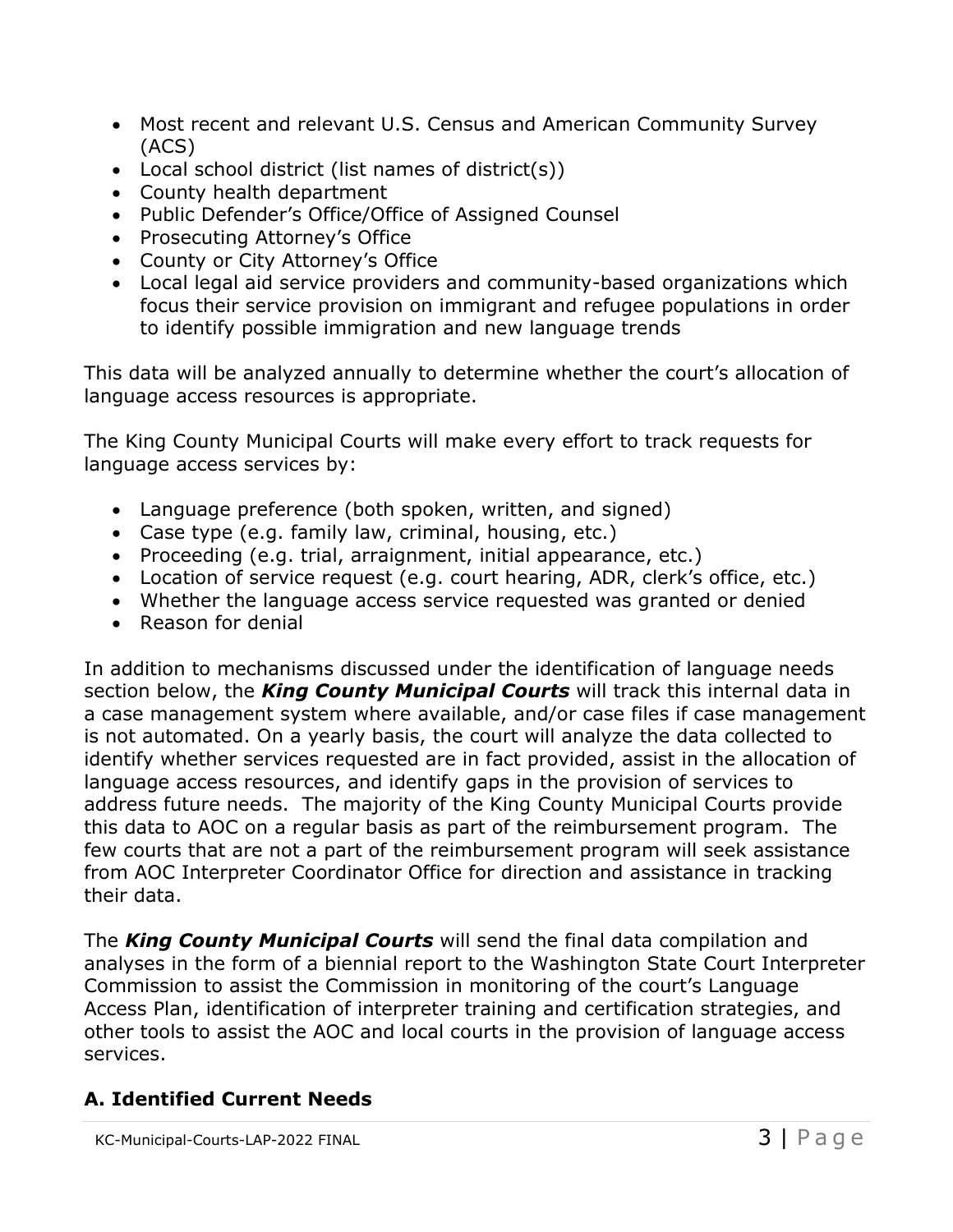The most current language need identification efforts undertaken by *King County Municipal Courts* shows the following non-English languages, whether spoken or signed, that are most frequently used in our **geographic area**:

- Spanish
- Vietnamese
- Somali
- Amharic
- Mandarin
- Korean

*King County Municipal Courts* have identified the following additional frequently used non-English languages among court users in the area:

- Cambodian
- Punjabi
- Cantonese
- Arabic
- Tigrinya
- Marshallese
- Samoan
- Swahili
- Khmer (Cambodian)

# **B. Identified Future Needs (if any)**

*King County Municipal Courts* have identified the following emerging and/or additional languages among court users in the area for which resources will be needed in the future:

- 1. *One of the most challenging languages to schedule is Korean. This is due to the inadequate number of Korean Court Certified Interpreters. Urgent action on behalf of AOC is necessary to identify candidates and provide language specific training in preparation for taking the certification exam. Also, action is required in adding interpreters in Khmer, Vietnamese, Somali and other non-court credentialed languages, such as Nuer.*
- 2. *ASL is the other extremely difficult language to schedule for in-court proceedings, as there are only very few ASL interpreters qualified to interpret legal content.*
- 3. *Registered interpreters are not trained or tested in different interpreting modes. For that reason, not all Court Registered Interpreters can provide simultaneous interpretation in court. We suggest all Court Registered Interpreters undergo additional training, for example, the "Advanced Skills for Court Interpreters training" (see Seattle Municipal Court Interpreter Program).*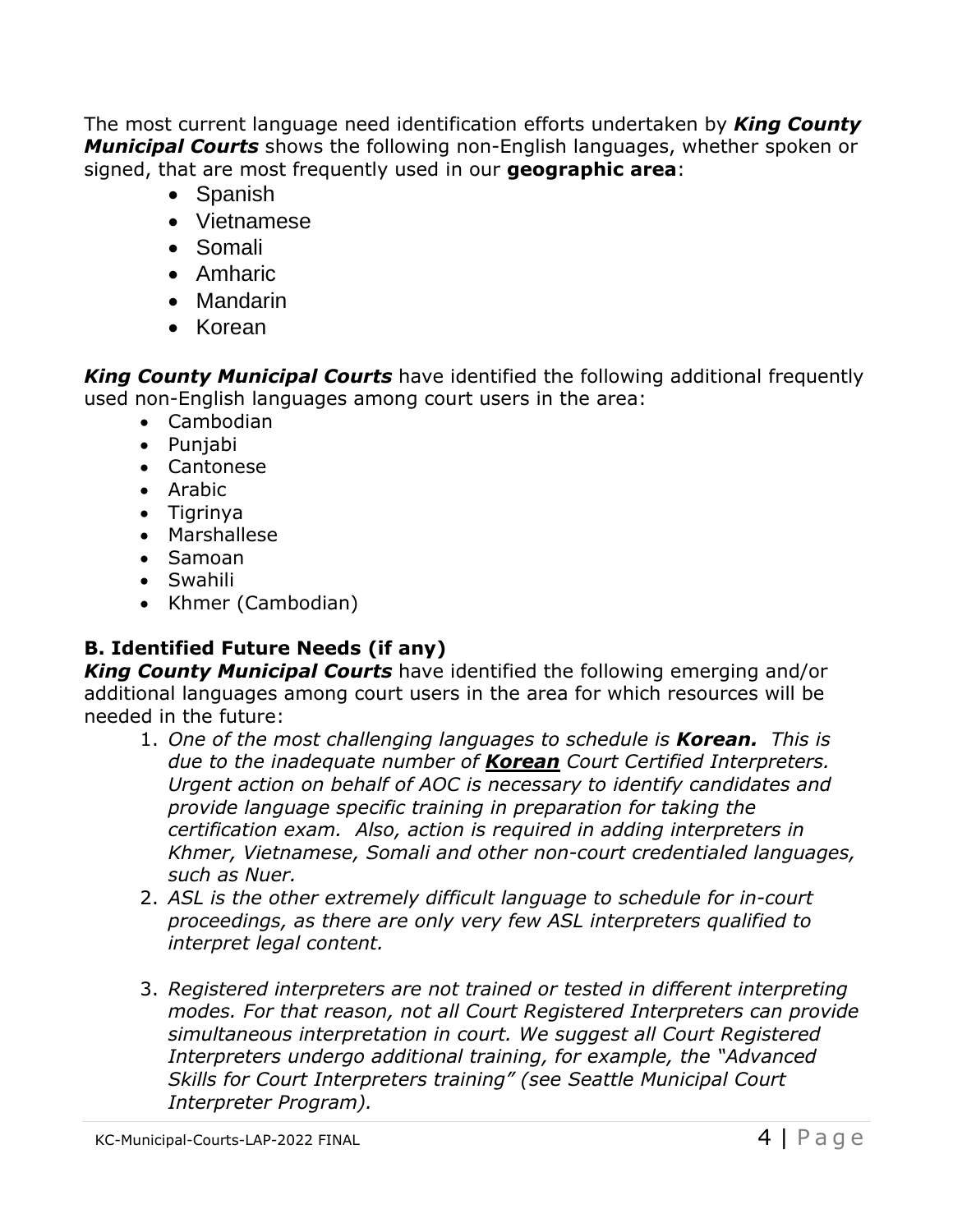4. *In the event a Washington State AOC credentialed interpreter is not available, we request the ability to use court interpreters who have court credentials in other states and to be reimbursed through the interpreter program. This will expand the interpreter pool and allow courts to continue to improve access to justice for all non-English court customers.*

## **IV. LANGUAGE ASSISTANCE IDENTIFICATION AND RESOURCES**

#### **A. Designated Language Access Office [***or other name given by your court***]** *[See Attachment A]***.**

The *King County Municipal Courts* have designated *[See Attachment A]* as the person responsible for coordinating language access services and to whom requests for interpreters and other language access services may be addressed. This designated person is available to:

- Develop lists of interpreters and secure interpreter services;
- Receive and track language assistance requests;
- Address gaps in interpreter services by conducting outreach as needed;
- Provide information to assist LEP and D/HH/DB individuals to secure language access services;
- Assist or provide referrals to attorneys, justice partners, probation, EHM, doctors doing psychological evaluations, customer services, in-house classes' providers, day reporting, jury (for D/HH/DB individuals), court staff, and other relevant persons to secure language access services for their clients and constituents;
- Answer questions from LEP and D/HH/DB individuals, and the public at large, regarding the court's available language access services, including the court's language access resources such as translated materials, interpreter roster, language identification cards, and other resources identified in this Plan.
- LEP and D/HH/DB individuals, attorneys, justice partners, government agencies, and any other entities in need of language access services for court programs or activities or to acquire such services or information for themselves or their clients, may contact:

*designated language access persons [See Attachment A].*

## **B. Identification of Language Access Needs and Notice of Availability**

LEP and D/HH/DB individuals may come in contact with court personnel via the phone, TTY (Teletypewriter) / TDD (Telecommunication Device for the Deaf), inperson, in writing, or through other means. In addition, there are various points of contact within *King County Municipal Courts* where LEP individuals or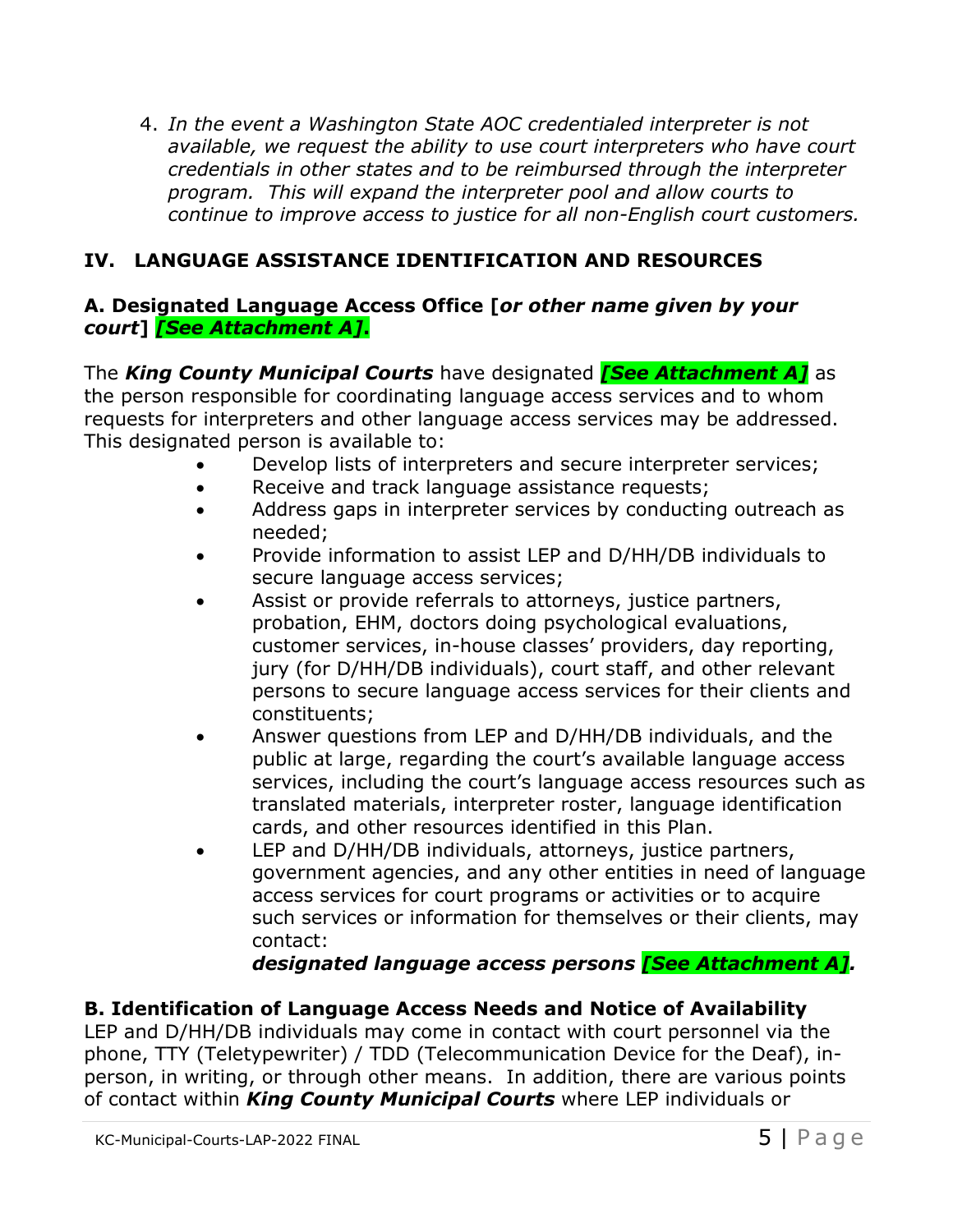persons who are D/HH/DB will be in contact with court staff. Sometimes people who need language access services will not request these services because they do not realize that such services are available at no charge, or because they do not recognize the level of English language proficiency or communication ability needed to effectively participate in the court program, court proceeding, or court services. The first step in providing language access services is to enable LEP individuals or persons who are D/HH/DB to properly identify their language needs.

As a first step towards ensuring that LEP and D/HH/DB individuals are able to properly identify their language needs and to request language access and assistance services, *King County Municipal Courts* have a legal obligation to provide accessible notice to the public of an individual's right to spoken and sign language interpreter services to access court proceedings and court-managed programs.

## **1. Identifying Language Needs at Points of Access**

*King County Municipal Courts* will identify language access needs at all points of contact with the court. The following are examples of some of the access points in our courts [*See Attachment A* for court locations]:

- Telephone calls to court staff.
- Security screening at court house entrances (where applicable)
- Court Front Counters
- Jury Offices
- Court Records Office
- Cashier Offices
- Courtroom(s)
- Court-managed programs and services including Probation or Support Services.
- Remote hearings (video or telephonic)

Other Courthouse signage. To ensure the earliest possible identification of the need for language access services, the **King County Municipal Courts** have established internal protocols with the various justice partners which routinely interact with this court in order for these partners to communicate to the appropriate court staff the needs of LEP or D/HH/DB participants who will be coming into contact with the court. While justice partners themselves may be under a separate legal obligation to provide language access services to their clients, the court will be notified of any services that fall under the responsibility of the court as early as possible so services may be provided in a timely and efficient manner. Examples of persons and justice partners notifying the court of the language access needs include:

- LEP or D/HH/DB person notifies the court of the language access needs
- Law enforcement officer (via citation)
- Correctional Facilities personnel
- Attorney/public defender for LEP or D/HH/DB person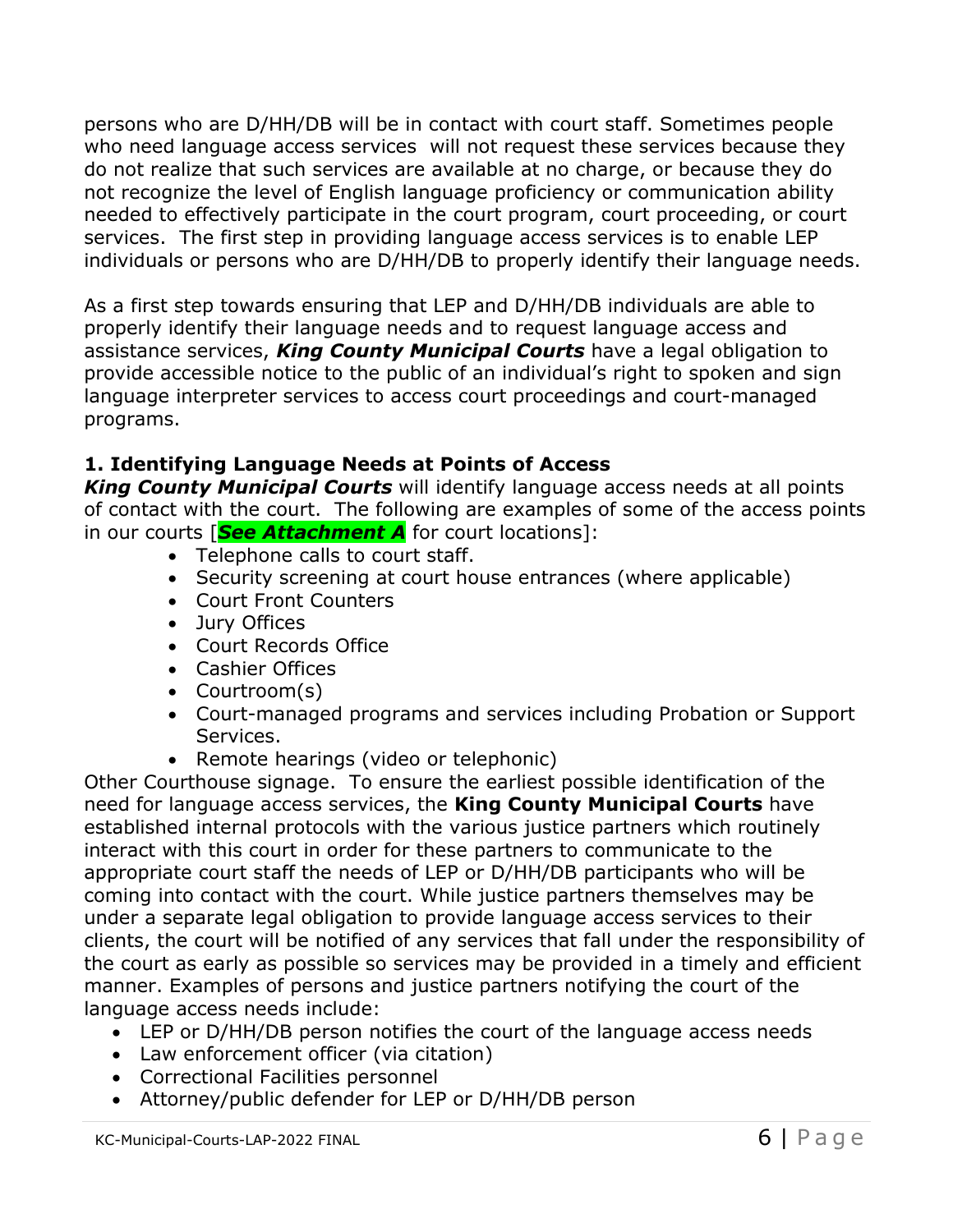- Domestic violence victim's advocate
- Judges, court personnel
- Interviewer for public defender eligibility
- Probation department and or Support services
- Court social workers
- Customer Service personnel, receiving requests via phone or in person
- Interviewer for orders for protection

### **2. Notice of the Availability of Language Access Services**

In order to facilitate the ability of LEP and D/HH/DB individuals to request their need for language access services, the **King County Municipal Courts** shall provide notice of the availability of language access services translated into Washington State's most frequently used languages that states:

"*You have the right to language access services at no cost to you. To request these services, please contact the court for assistance".*

The **King County Municipal Courts** display this notice on its websites *[See Attachment B]* and at the following locations: our Court lobbies, and/or courtrooms.

Additionally, **King County Municipal Courts** have the following resources available at its points of contact, including those listed above when appropriate, to help LEP and D/HH/DB and court staff communicate with each other [*Check all that apply or delete those that are not relevant to your court*]:

- Language identification 'I Speak' cards at appropriate points of contact.
- We ask AOC to develop an electronic version of the 'I Speak' card and also of a Poster to make sure any court employee can easily find it online. Examples, a map of the world so that the person can point to their country.
- Multi-lingual notices at appropriate points of contact notifying members of the public of their right to request an interpreter or other language assistance at any point during their contact with the court.
- TTY for D/HH court customers
- LAP Desk book in each court

When it appears that an individual has difficulty communicating due to a language barrier, **King County Municipal Courts** staff will inform the LEP or D/HH/DB person of his or her right to have language access services provided by the courts at no cost to them, even if the LEP or D/HH/DB person has not made a request for the language access services.

# **V. LANGUAGE ACCESS SERVICES**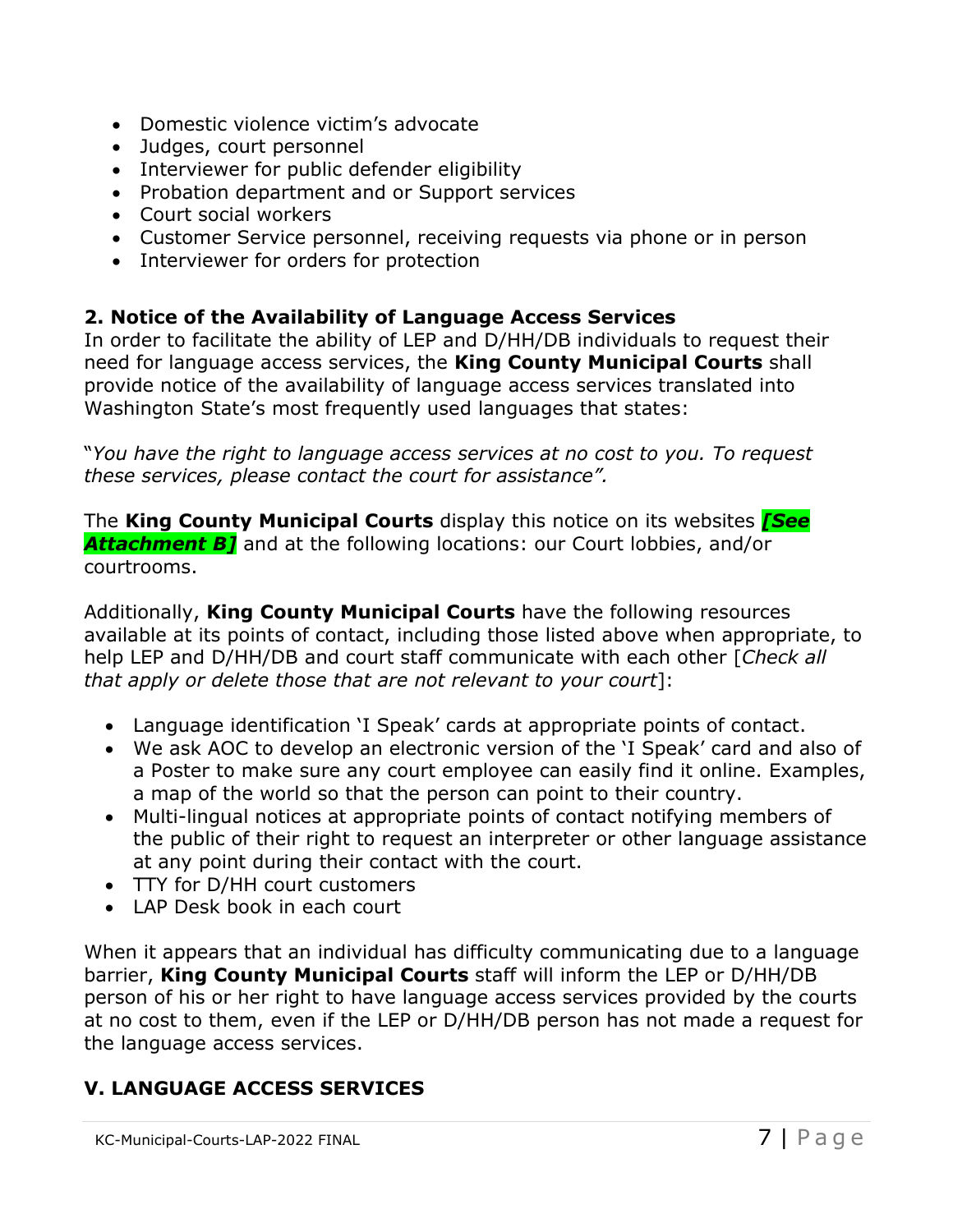Once the **King County Municipal Courts** staff has determined interpreter services are required for an LEP or D/HH/DB individual, court staff have access to the following procedures for securing an interpreter. The general procedure for the **King County Municipal Courts** are as follows:

- Once the court is notified that an interpreter is needed:
- Notification is sent to the Interpreter Coordinator
- Interpreter Coordinator makes the necessary arrangements to secure a certified or registered (when available) interpreter as requested.
- Some courts use agencies, other courts use an online scheduling system (1Lingua), while others use a more traditional way of contacting interpreters for requested services (phone call, email, text message).
- When the interpreter is confirmed, the court is notified.

#### **A. Language Access Services Inside the Court Room (in person or remotely)**

#### **1. Appointment of a Certified, Registered, or Qualified Interpreter for In Court Proceedings (in person or remotely)**

The person responsible for appointing or securing the assistance of an interpreter at the **King County Municipal Courts** will comply with the following order of preference in appointing an interpreter in RCW 2.43.030.

Credentialed (certified or registered by AOC) are to be appointed, whenever possible. The person, securing services of an interpreter, should indicate for the court the reason a non-credentialed interpreter has been retained, for example, no credentialed interpreter is reasonably available or there is no credentialed interpreter in the language spoken by LEP person.

If a non-credentialed interpreter is appointed, the judge is required to find and note on the record 'good cause'. See Bench Card.

In the event no local interpreter (in-person or remote) is available, the court or designated authority will weigh the need for moving forward with the proceeding against any possible negative consequences to the LEP or D/HH/DB person's ability to effectively participate in the proceedings through the use of an interpreter, as may be allowed in accordance with  $GR11.3$ .

**King County Municipal Courts** will NOT appoint to interpret anyone with a potential conflict of interest in the case, including the following: minors; friends and family of the LEP or D/HH/DB person; advocates and attorneys; justice partner bilingual staff; or anyone deemed unqualified after voir dire by the court. [See CODE OF PROFESSIONAL RESPONSIBILITY FOR JUDICIARY INTERPRETERS]

### **2. Practices in the Appointment and Use of Interpreters**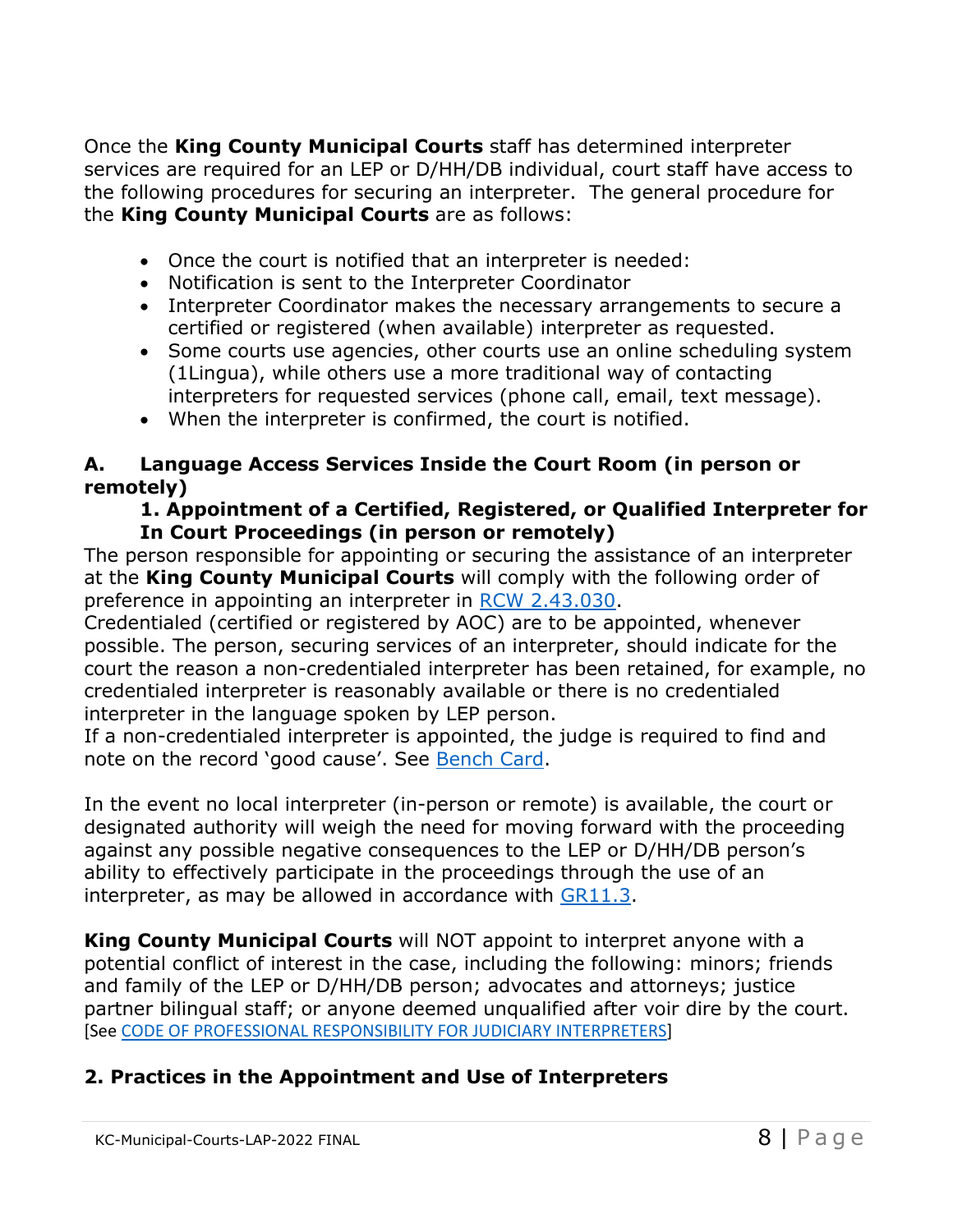In appointing interpreters, staff at **King County Municipal Courts,** will ensure that the interpreter and the LEP or D/HH/DB participant can effectively communicate. It is also the practice of **King County Municipal Courts** to:

- Make a determination of the appropriate number of interpreters that may be required for the proceeding pursuant GR 11.4. When the proper administration of justice so requires the court will appoint multiple interpreters.
- Appoint a team of two interpreters for trials and proceedings over 2 hours (GR 11.4). This will ensure a higher level of accuracy and eliminate the need for frequent breaks. On rare occasions, when only one interpreter is available, the court will need to recess for 10 minutes after every 20 minutes. This will allow the interpreter to have frequent breaks to avoid interpreting fatigue, ensure accuracy, and avoid subsequent errors.
- Allow the LEP or D/HH/DB person to waive their right to the assistance of an interpreter only if the waiver is knowing, voluntary, and on the record. The waiver of an interpreter may be rejected by the court or later revoked by the person at any time.
- Require interpreters to provide sight translations of documents related to the court proceedings (not on the record).
- Prohibit interpreters from assisting LEP or D/HH/DB with entering information on court forms without the involvement of the attorney of record for represented clients or court staff for the non-represented clients in the completion of such forms.
- Assign sign language interpreters for jurors who are D/HH/DB when such persons are called and selected for jury service.

#### **3. Calendaring and Scheduling of Interpreters for In-court and Out-ofcourt proceedings or encounters.**

**King County Municipal Courts** will provide interpreter services in a timely manner. In order to provide high quality language access services in an efficient manner**, King County Municipal Courts** employ the following practices:

• Batching of matters for which an interpreter for a specific language is needed so long as this does not cause unnecessary delays in access and loss of remedies available to litigants, such as mitigation hearings in frequently requested languages.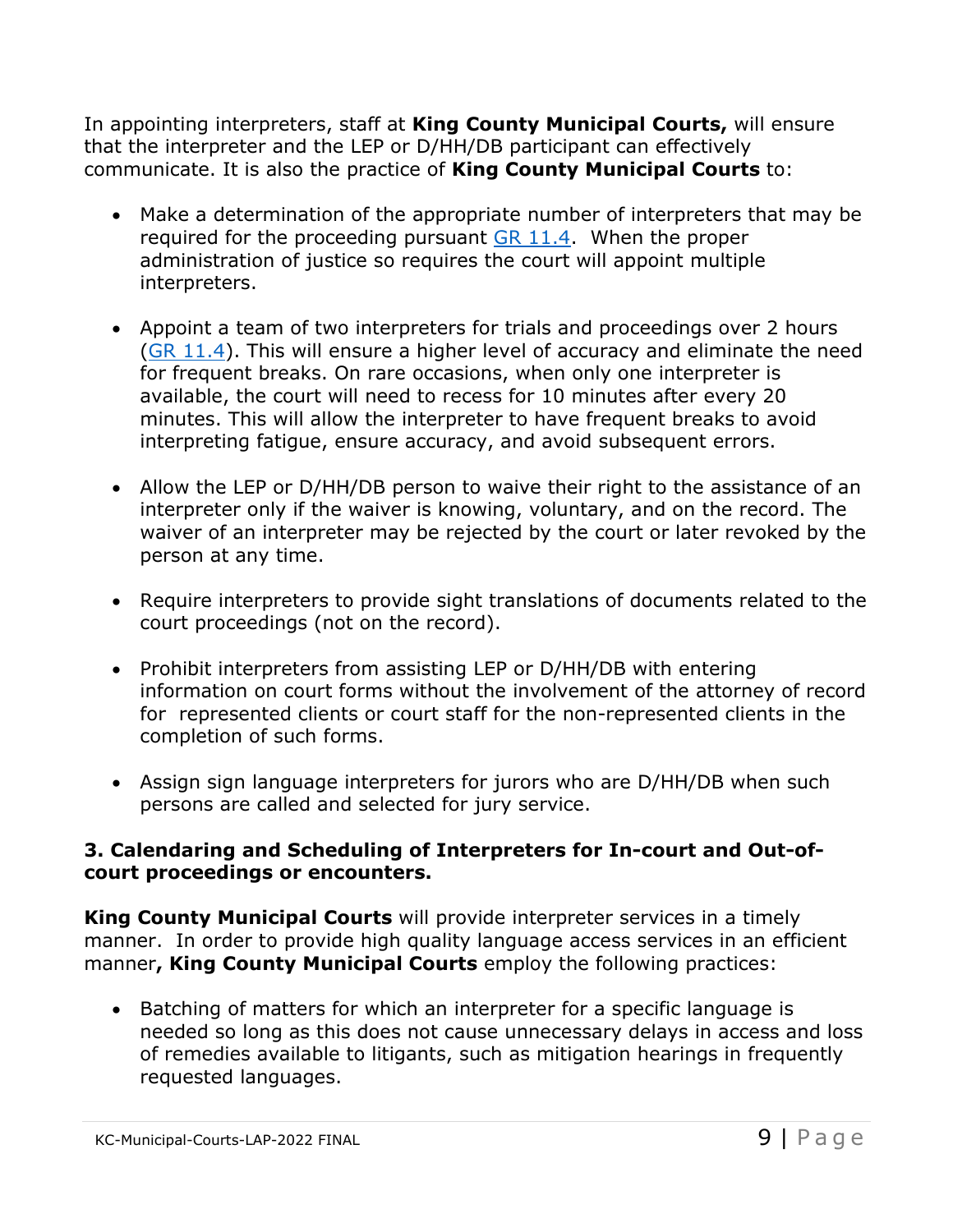- Coordinating calendars so an interpreter may be available for several matters in the same court location on the same day.
- Coordinating the use of interpreters so that when an interpreter is not busy in a courtroom proceeding, he or she may be available in person or via remote interpreting technology.

## **4. Remote Interpreting**

For hearings, the **King County Municipal Courts** use the following remote interpreting technologies:

- Video-remote interpreting (VRI)
- Telephonic interpreting

Use telephonic interpreting agencies only for out of court matters, e.g., for customer service. Assign credentialed interpreters for in-court proceedings when using remote interpreting. See Attachments: Telephone Interpreting Best Practices and Remote Interpreting Best Practices.

Remote interpreting services will be provided consistent with GR11.3.

VRI will be used appropriately and will meet the requirements for providing effective communication, including:

- Real-time, full-motion video and audio
- A clear, large image
- A clear transmission of voices
- Adequate training of staff in utilizing the equipment
- Have an IT person to monitor VRI session
- Adequate training of interpreters.

Remote interpreting can be problematic in some circumstances such as for individuals who are deaf or hard of hearing, the elderly, those struggling with mental illness, and others.

The court requires training for staff and appointing authorities on VRI and telephonic interpreting, how to use the technologies, how to follow best practices on remote interpreting, and what are appropriate events for such types of remote interpreting service. [Attach Telephone Interpreting Best Practices and Remote Interpreting Best Practices]

# **B. Language Services Outside the Courtroom**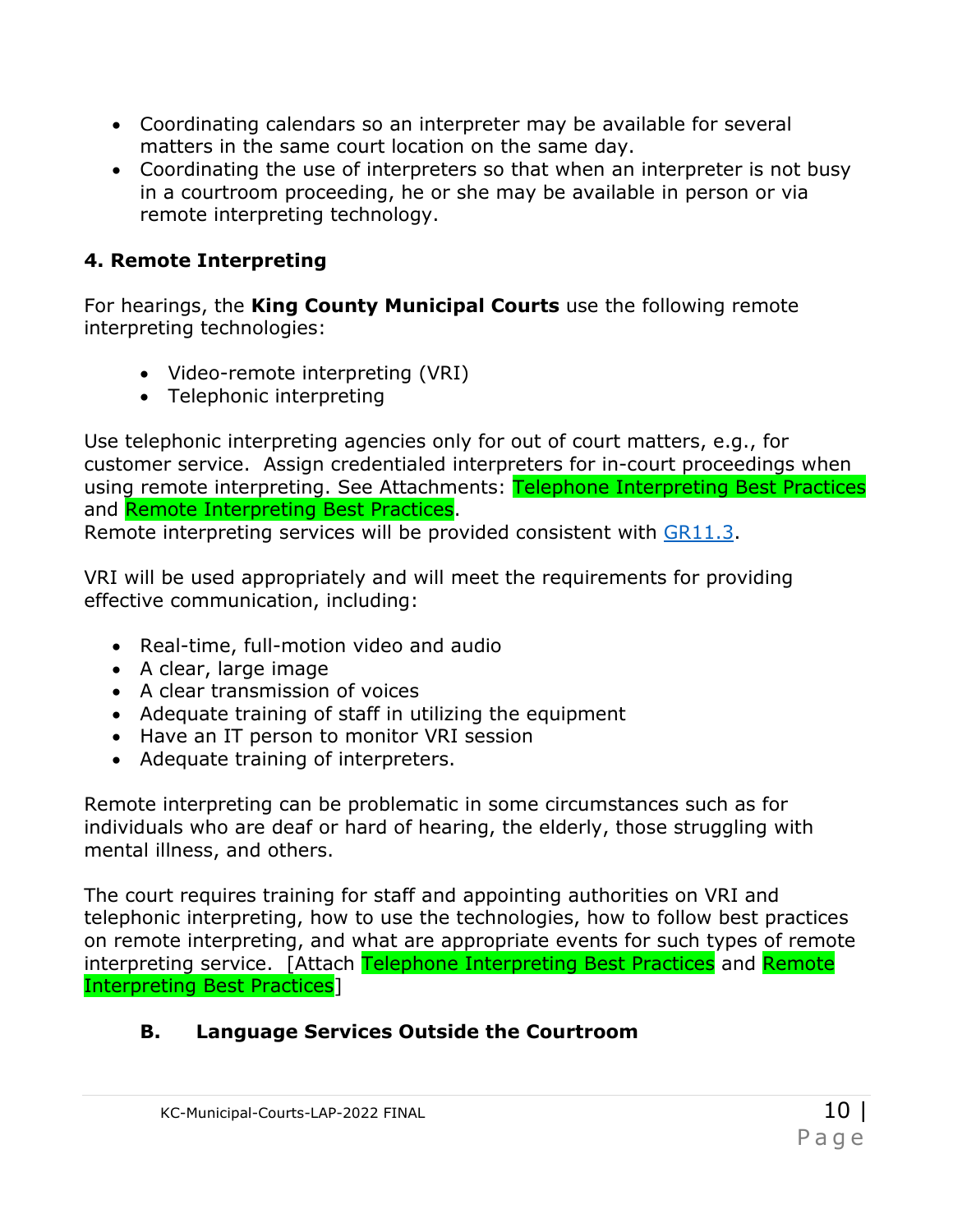The **King County Municipal Courts** are responsible for taking reasonable steps to ensure that LEP, deaf and hard-of-hearing individuals have meaningful access to services outside the courtroom. It is the practice of the court to provide interpreters for court-managed services, programs and operations consistent with state and federal language access mandates. In compliance with such mandates, the court shall provide language access services at:

- Attorney Client interviews
- Investigator Witness interviews
- Criminal diversion programs
- Information counters
- Intake or filing offices
- Court managed classes
- Probation and or support services offices
- Records rooms
- Interviews for public defender eligibility
- Interviews for orders for protection
- $\bullet$  TTY
- Translation of Letters/requests in other than English languages
- Payments of fines/tickets
- Probation and or support services interviews (housed within and a part of the court)
- Time Pay or Community Service desk
- Electronic Home Monitoring
- Cashier or Collection agency windows
- Public Service Counter in person or over the phone
- Day Reporting
- Community Resource Services
- Mental Health Assessments

The court, in compliance with federal and state civil rights laws and regulations, shall provide the most appropriate language access service for these programs and services, including: assigning interpreters, bilingual staff, and providing translated materials and information. When the most appropriate language access service is the appointment of an interpreter, the court shall follow the guidelines described for the appointment of interpreters.

RCW 2.42 requires that courts provide interpreters for persons who are D/HH/DB when they are required to attend court ordered programs or services. In addition to the provision of interpreters in all proceedings where required, court's bilingual staff may assist outside of court proceedings in the language of the LEP person. Bilingual staff shall be trained to understand their role and how it differs from the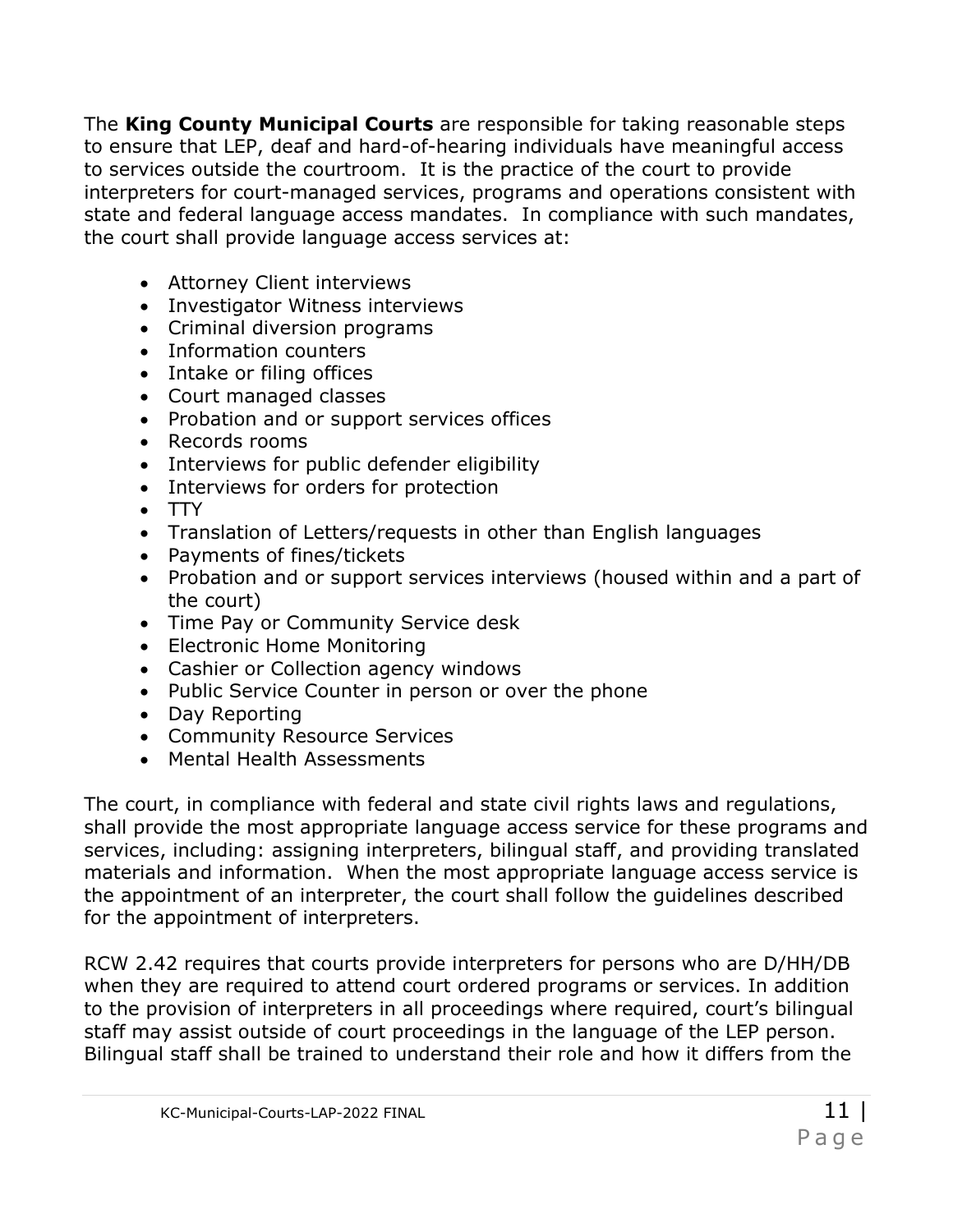role of an interpreter. Bilingual staff could be utilized for communications for court matters outside of court proceedings.

# **C. Translated Forms and Documents**

The **King County Municipal Courts** understand the importance of translating forms, documents, and electronic materials into non-English languages, so that LEP individuals have greater access to the courts' services. Judicial and court staff shall not use web-based applications or software to process or provide translations for LEP individuals, as this method can provide inaccurate or incorrect translations.

State forms which have been translated are available at www.courts.wa.gov/forms.

Additional informational resources translated into Spanish include:

- A Guide to Washington State Courts / Guía de los tribunales del estado de **Washington**
- Self-Represented Persons in District Court / Personas que se representan a sí mismas en el Tribunal del Distrito
- Self-Represented Persons in Municipal Court / Personas que se auto representan en los Tribunales Municipales
- Self-Represented Persons in Superior Court Civil Proceedings / Personas que se auto representan en procedimientos civiles en el Tribunal Superior
- An Introduction to Small Claims Court / Introducción al Juzgado de demandas de menor cuantía

Some of the King County Municipal Courts currently offer the following forms translated into Spanish:

- Advisement of Rights
- Public Defender Application
- Notification of Assignment of Public Defender
- Time Pay Agreement
- Back side of Traffic Infraction ticket
- Deferred Finding on Traffic Infraction
- Waiver of Speedy Trial
- Notice of court date
- Time Payment letter
- Probation Department forms
- Probation Offender Tracking (POT) IVR System in Spanish
- Web hosted payment system
- DUI Court program

The court shall make available such forms at appropriate locations in its court system and on the court's website.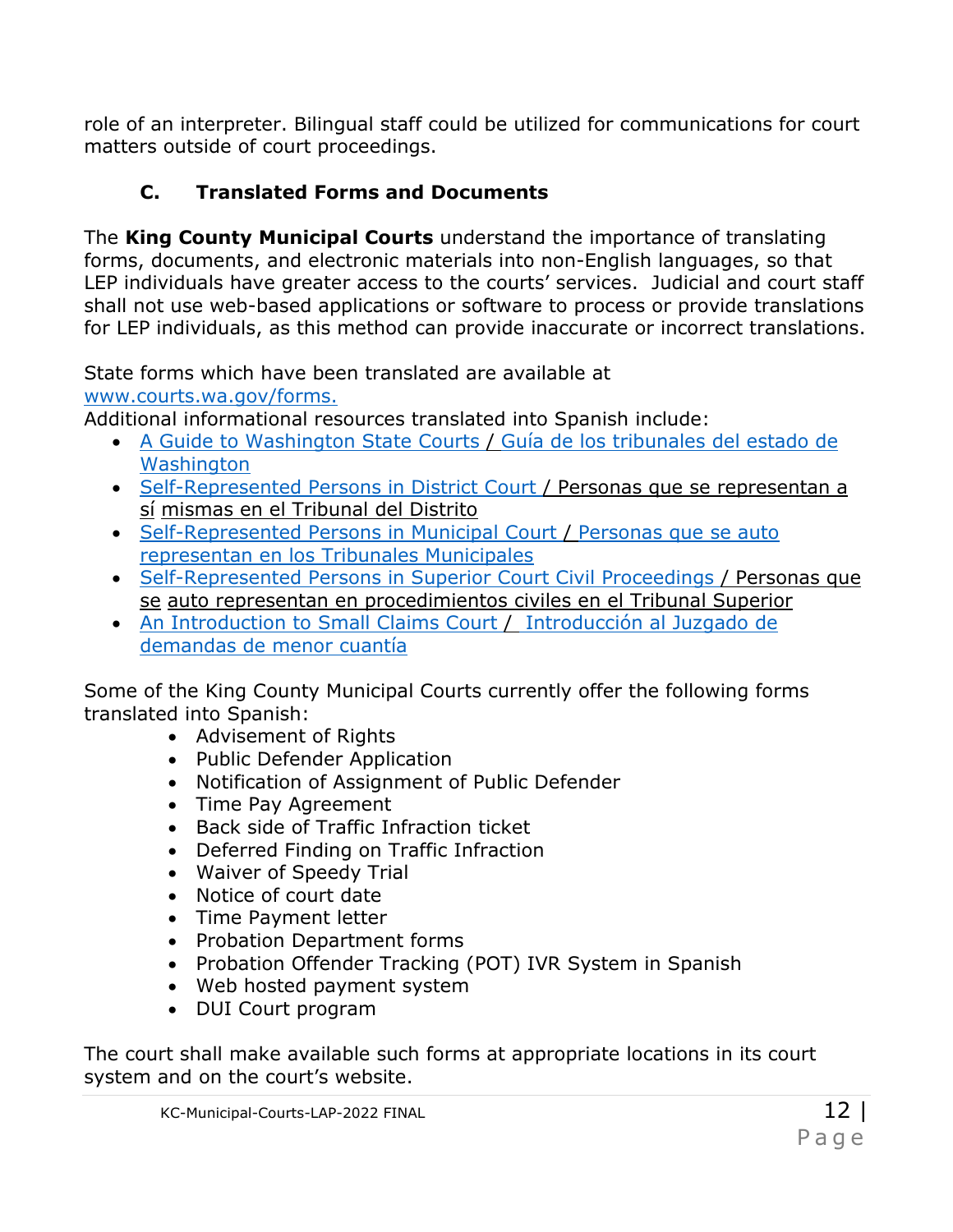# **D. Providing Emergency Information to LEP Court Customers**

The **King County Municipal Courts** are responsible for taking reasonable steps to ensure that LEP and D/HH/DB individuals have meaningful access to emergency information should an emergency arise. The court provides such information in the following ways:

- Universally understood emergency signs located in the strategic places throughout the courthouse building
- Clearly marked emergency exits
- Evacuation map(s) that are located in visible public area points
- Bilingual staff that is informed and trained to provide emergency information
- In some courts the emergency evacuation announcement is in 2 languages: English and Spanish

# **VI. TRAINING**

The **King County Municipal Courts** are committed to providing training for all judicial and court staff who come in contact with LEP and D/HH/DB individuals in order to ensure equal access to justice. The court will provide staff training on all requirements in this Language Access Plan. Additional training opportunities will include these topics:

- Proper appointment and scheduling of interpreters for all court proceedings and court-managed programs and services.
- Bench Card on Interpreting for Judges and Magistrates.
- Role of an interpreter, modes of interpreting, and Code of Professional Responsibility for Judiciary Interpreters.
- Courtroom management when interpreters work in the courtroom.
- Best practices of remote interpreting.
- Courts staff meetings and training opportunities regarding interpreter issues and customer service.
- Staff instruction regarding LAP policies and procedures during orientation and on an annual basis, as described in this LAP Plan.
- Training for attorneys, administrators and judges regarding best practices of working with court interpreters.

**King County Municipal Courts** *request the Interpreter Commission develop webinars for court administrators/court interpreter coordinators on best practices of working with and appointing court interpreters. It takes sometimes years for such a person to develop much needed understanding, tools and procedures for scheduling court interpreters.*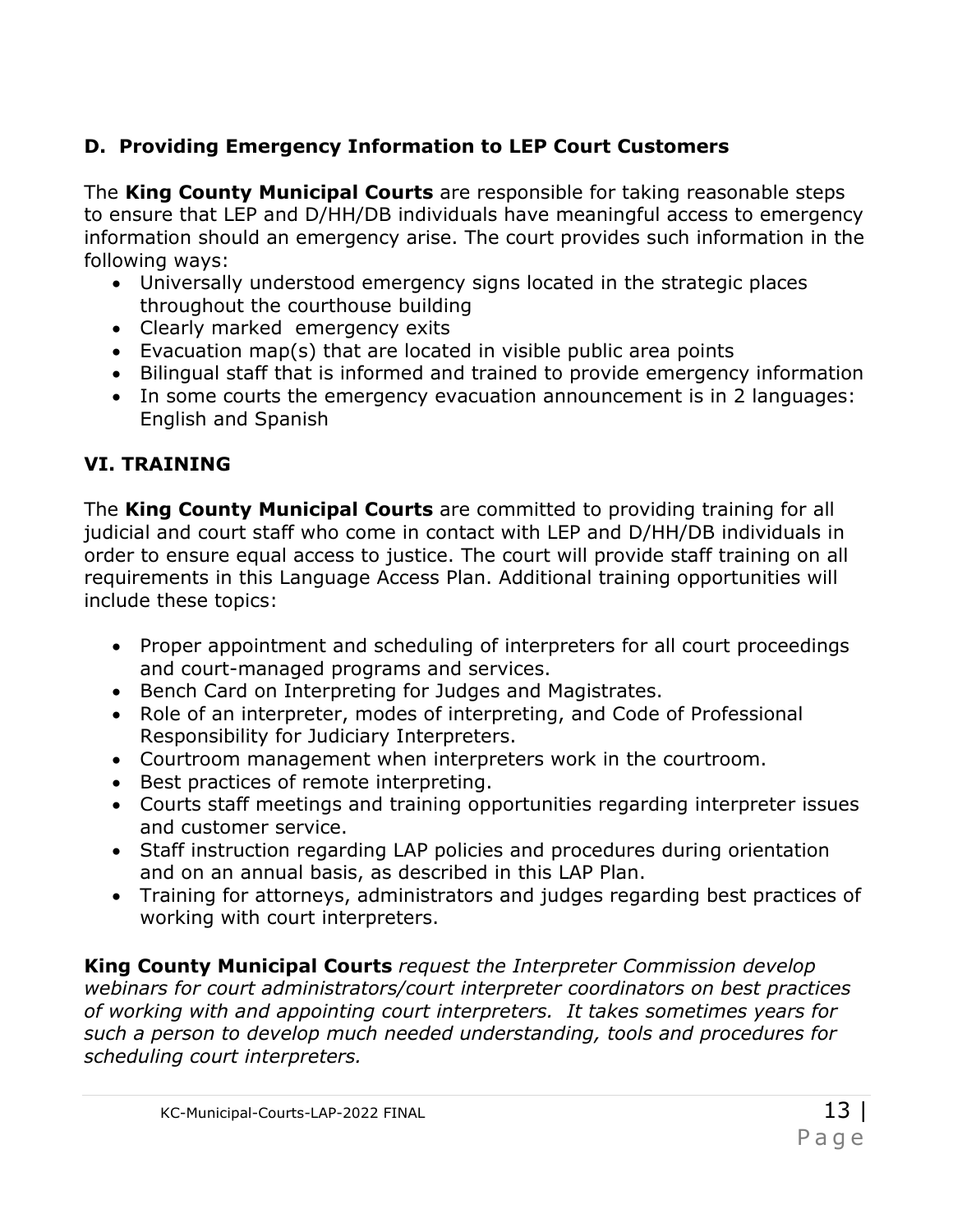Resources and information regarding language access services, policies and procedures and tools for providing language assistance (such as bench cards, language identification guides, brochures, etc.) are available to all court staff and decision makers at one or more of the following locations in our courts:

- The court's intranet:
- The court's Language Access Coordinator/Interpreter Coordinator [*See Attachment A*];

#### **VII. COMPLAINT PROCESS FOR NON-COMPLIANCE 1. Complaints Against Local Court**

This specific complaint process is designed to bring to the attention of the local court, and if necessary, the Interpreter Commission, allegations filed by LEP or D/HH/DB parties that the local court is out of compliance with the its own Language Access Plan, any applicable federal statutes or regulations, state statutory provisions, such as RCW 2.42 or 2.43 and/or any applicable state or local court rules. This is an informal process whereby the Interpreter Commission may be involved in providing consultation and guidance to LEP parties and local courts in resolving and removing barriers to language access services and resources. LEP and D/HH/DB individuals are encouraged to first file a complaint with the local court using local court customer complaint filing procedures. The local court complaint rules are as follows:

## **A. Local Court Complaint Process**

- 1. The complaint is submitted to the administrator or interpreter coordinator in person or in writing in LEP person's language for consideration in accordance with local court-complaint process.
- 2. The Court will respond to the complaint within 5 business days.

### **B. Complaints may also be filed with the Interpreter Commission should be sent to:**

Washington State Interpreter Commission c/o Interpreter Commission Staff Administrative Office of the Courts PO Box 41170 Olympia, WA 98504-1170. Or by contacting Robert W. Lichtenberg at 360-350-5373 by telephone or via email to Robert.Lichtenberg@courts.wa.gov

# **VIII. PUBLIC NOTIFICATION AND EVALUATION OF LAP**

# **A. LAP Approval & Notification**

**King County Municipal Courts** LAP has been approved by the *Court Administrator*, and a copy has been forwarded to Washington State's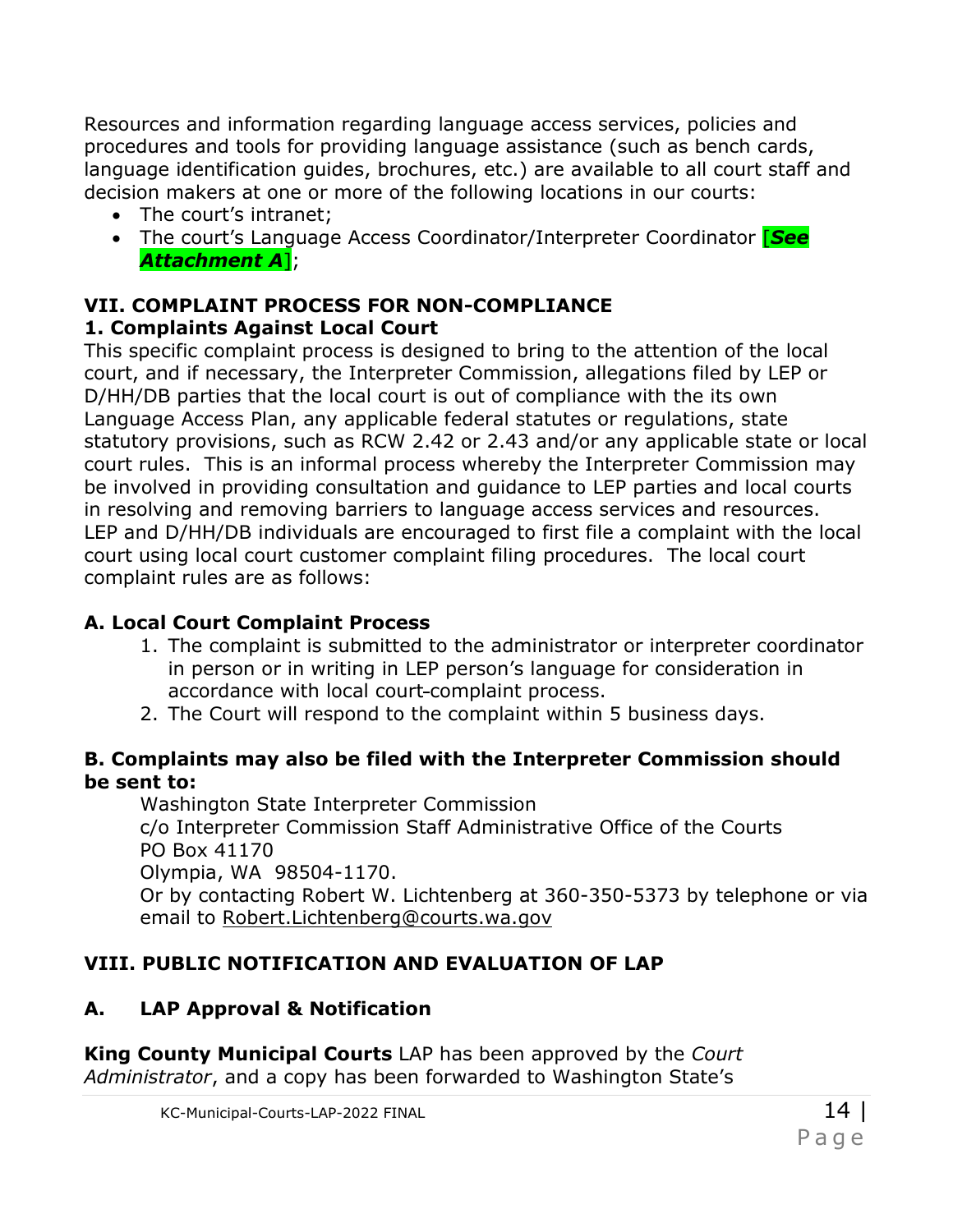Administrative Office of the Courts Interpreter Program Coordinator. Any revisions to the Plan are to be approved by the *Court Administrator/Court* Interpreter Coordinator , and then forwarded to the Interpreter Program Coordinator. Copies of **King County Municipal Courts** LAP shall be provided upon request. In addition, the court shall post its LAP on its own website at: *[Attachment B with all courts websites links]*

# **B. Outreach and Communication of Plan**

The **King County Municipal Courts** shall inform the public of the existence of the LAP and to this end, the court will:

- Post LAP on courts' websites
- Share LAP with the Public Defenders and City attorneys and seek their feedback
- Share LAP with the court interpreters working in our courts and seek their feedback
- Share LAP with the local executive and legislative branches and seek their feedback
- Other:

# **C. Annual Evaluation of the LAP**

*King County Municipal Courts* will conduct an annual needs assessment to determine whether changes to the LAP are needed. To this end, the court will continue to communicate on an ongoing basis with stakeholders, including court's staff, interpreters, attorneys, and the public in the following manner(s):

- Surveys
- Meetings
- Written Communication including email, correspondence, etc.

This assessment will be done by reviewing various areas in which the court provides language access services, taking into consideration, at a minimum, the number of interpreters requested by language and the identification of emerging changes in the languages spoken or signed within the court's local population as identified by any informational means or by other methods. Elements of the assessment evaluation shall include:

- Number of LEP or D/HH/DB persons requesting court interpreters;
- Assessment of current language needs to determine if additional services or translated materials should be provided;
- Assessing whether staff members adequately understand LAP policies and procedures and how to carry them out; and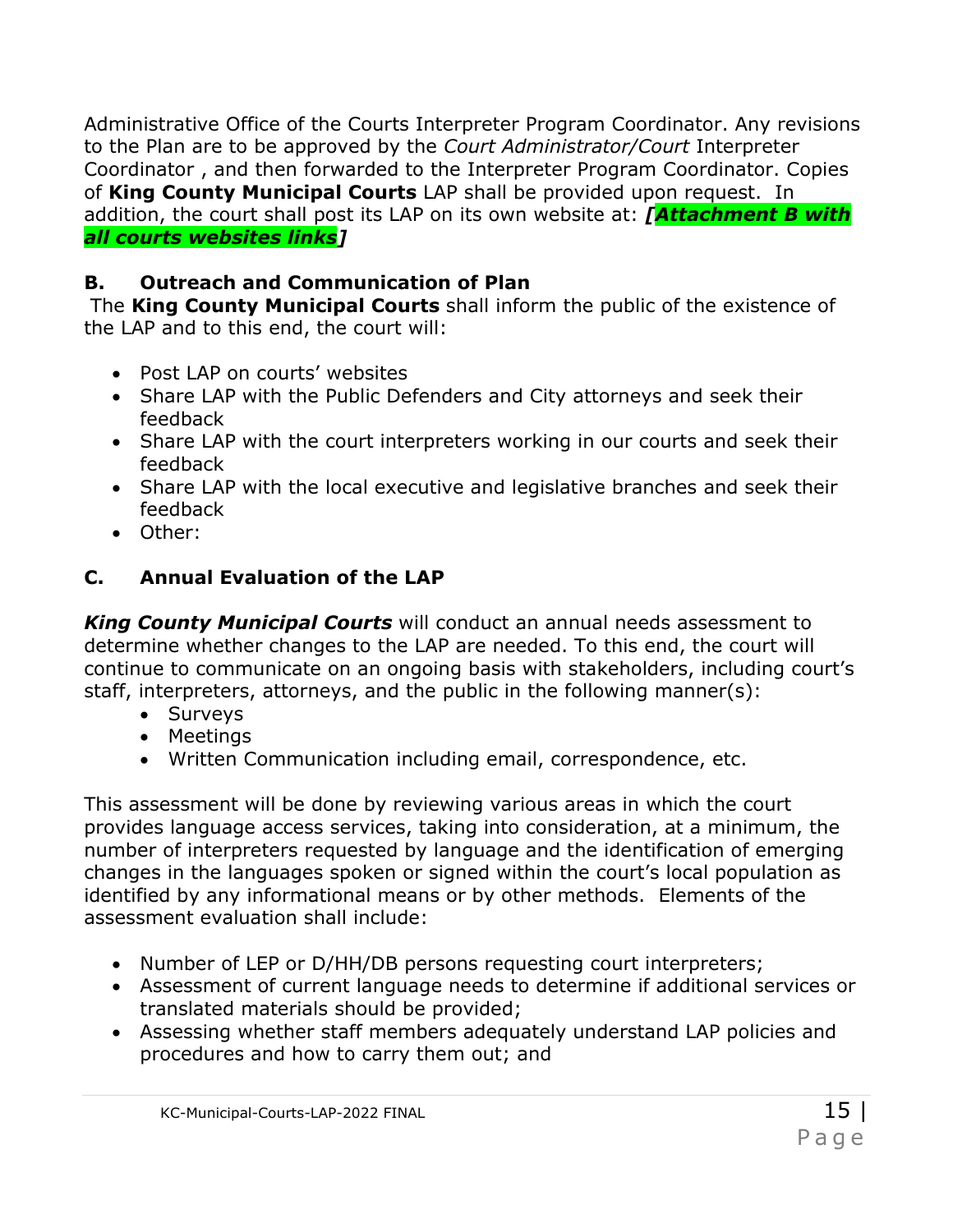Identification of challenges or trends your court is experiencing with providing language access services.

Any revisions made to the Plan will be communicated to all court personnel, and an updated version of the plan will be posted on the court's web site. In addition, the *King County Municipal Courts* will submit to the AOC a copy of any updated information contained in this LAP within 60 days of its approval by **[***Attachment A].*

## **D. Ideas for Future Improvements in Language Access [Optional]**

**King County Municipal Courts** will review the results of its annual needs assessment and conduct the following activities *[Check all that apply]***:**

- Identify any challenges or trends your court is experiencing with providing language access services, sourcing of interpreters, document translation tasks, and website information that is accessible to LEP and D/HH/DB individuals.
- Engage in collaborative efforts with other courts to improve and coordinate interpreter scheduling where interpreter resources are shared.
- Identify and implement changes or improvements identified by your court to improve language access services that are within the scope of this LAP
- Other:

| <b>LAP Contact Person</b>                                                                                                                                                                       |                                                                                                                                                                                                                                                                                                                                                                                                     |
|-------------------------------------------------------------------------------------------------------------------------------------------------------------------------------------------------|-----------------------------------------------------------------------------------------------------------------------------------------------------------------------------------------------------------------------------------------------------------------------------------------------------------------------------------------------------------------------------------------------------|
| <b>State Contact:</b><br>Robert Lichtenberg<br>AOC Interpreter Program<br>1206 Quince Street SE<br>PO Box 41170<br>Olympia, WA 98504-1170<br>Robert.Lichtenberg@courts.wa.gov<br>(360) 350-5373 | <b>Local Contact:</b><br>LaTricia Kinlow, Court Administrator<br><b>Tukwila Municipal Court</b><br>15005 Tukwila International Blvd<br>Tukwila, WA 98188<br>206-433-7185<br>Trish.Kinlow@tukwilawa.gov<br>Luisa Gracia, Interpreter Services Manager<br>Seattle Municipal Court<br>600 Fifth Avenue, Room 312<br>PO Box 34987<br>Seattle, WA 98124-4987<br>206-733-9075<br>luisa.gracia@seattle.gov |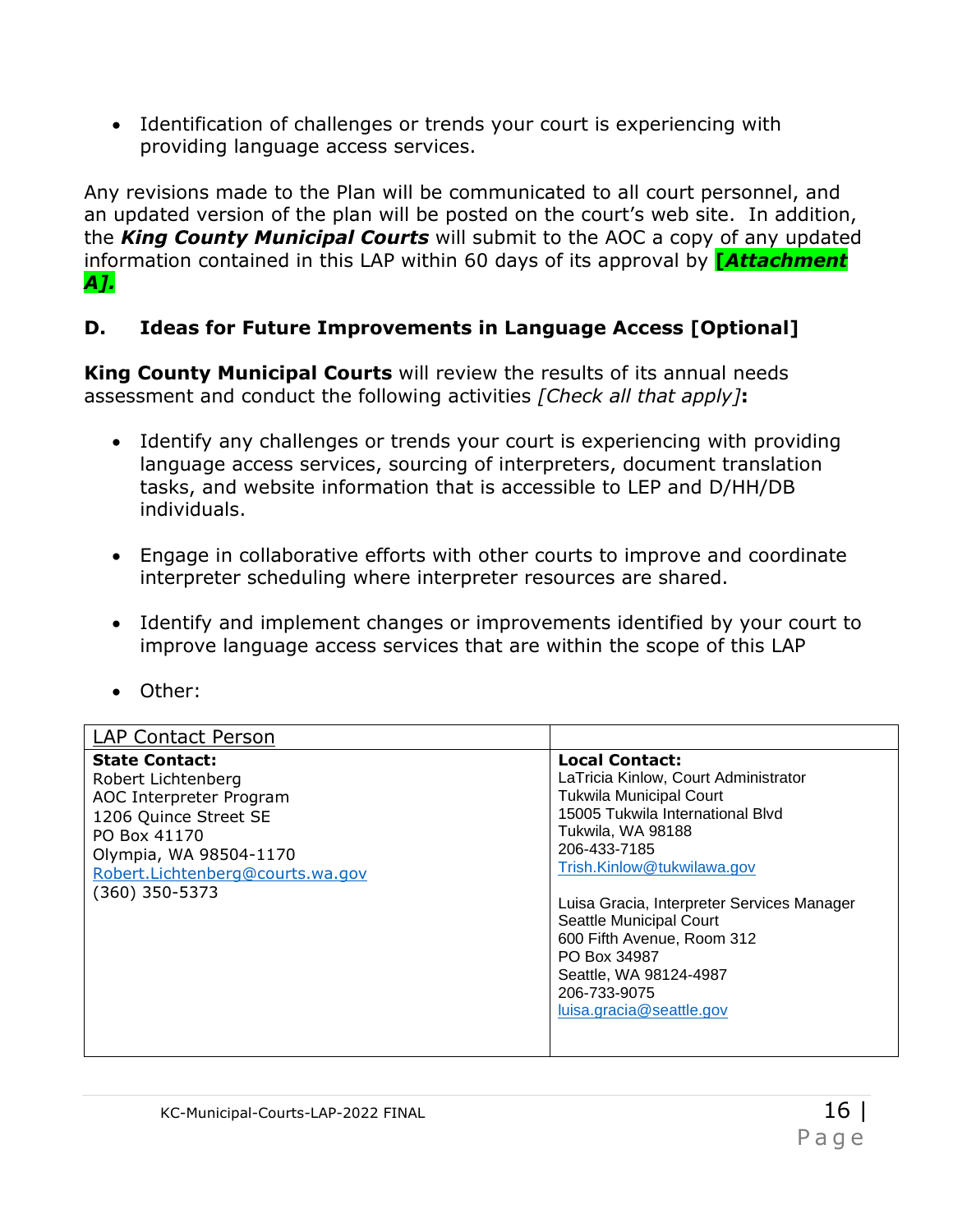The effective date of this LAP plan is February 1, 2022.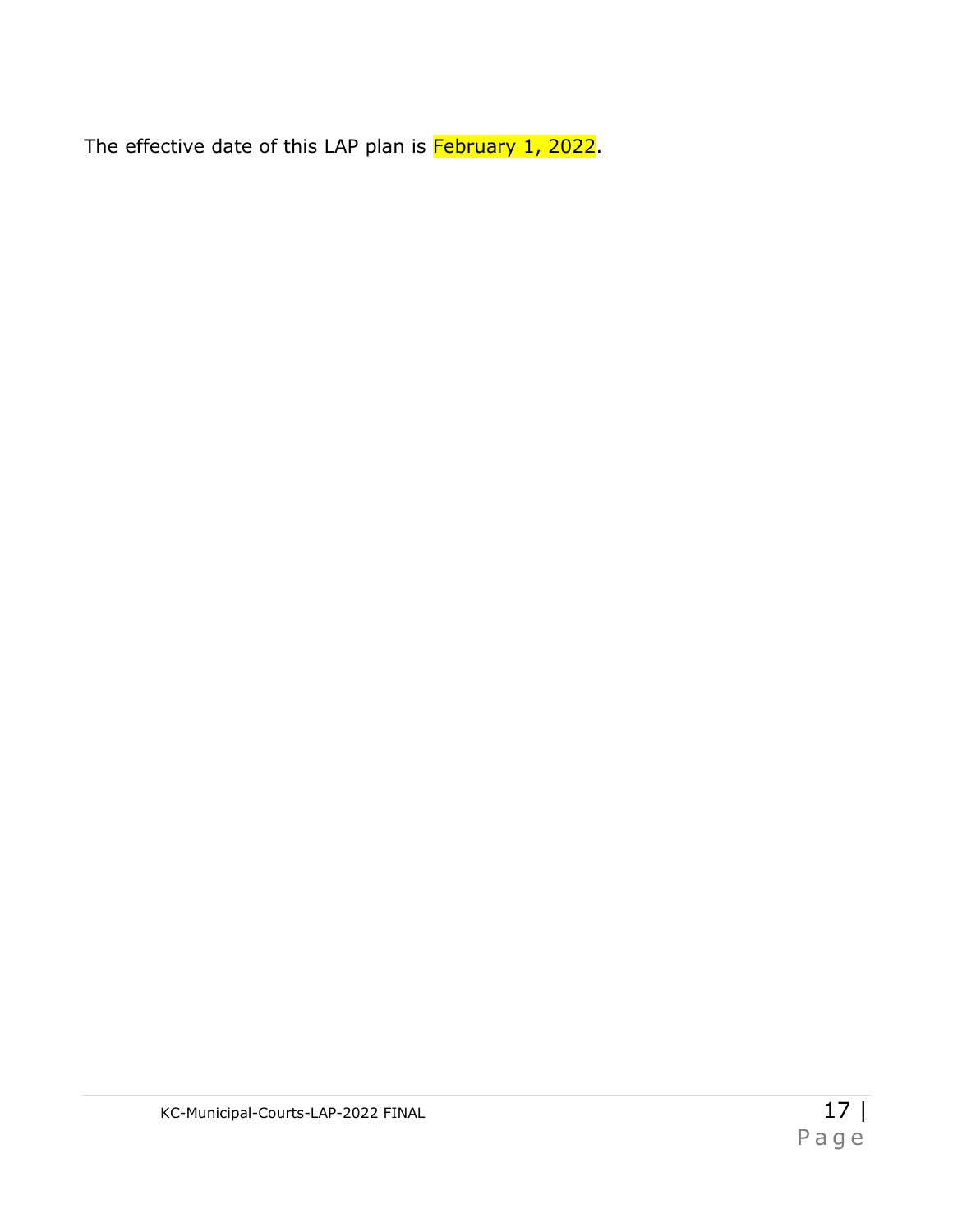# **ATTACHMENT A**

| Phone           |
|-----------------|
| P: 360-851-4490 |
| F: 360-851-4491 |
|                 |
|                 |
| P: 425-487-5588 |
| F: 425-487-5580 |
|                 |
| P: 206-870-6517 |
|                 |
| F: 206-870-4387 |
|                 |
| P: 360-825-7771 |
|                 |
| F: 360-802-0107 |
|                 |
| P:253-835-3016  |
| F:253-835-3020  |
|                 |
|                 |
| P: 425-837-3170 |
| F: 425-837-3178 |
|                 |
|                 |
|                 |
| P: 253-856-5735 |
| F: 253-856-6730 |
|                 |
|                 |
| P: 425-587-3160 |
| F: 206-587-3161 |
|                 |
|                 |
|                 |
|                 |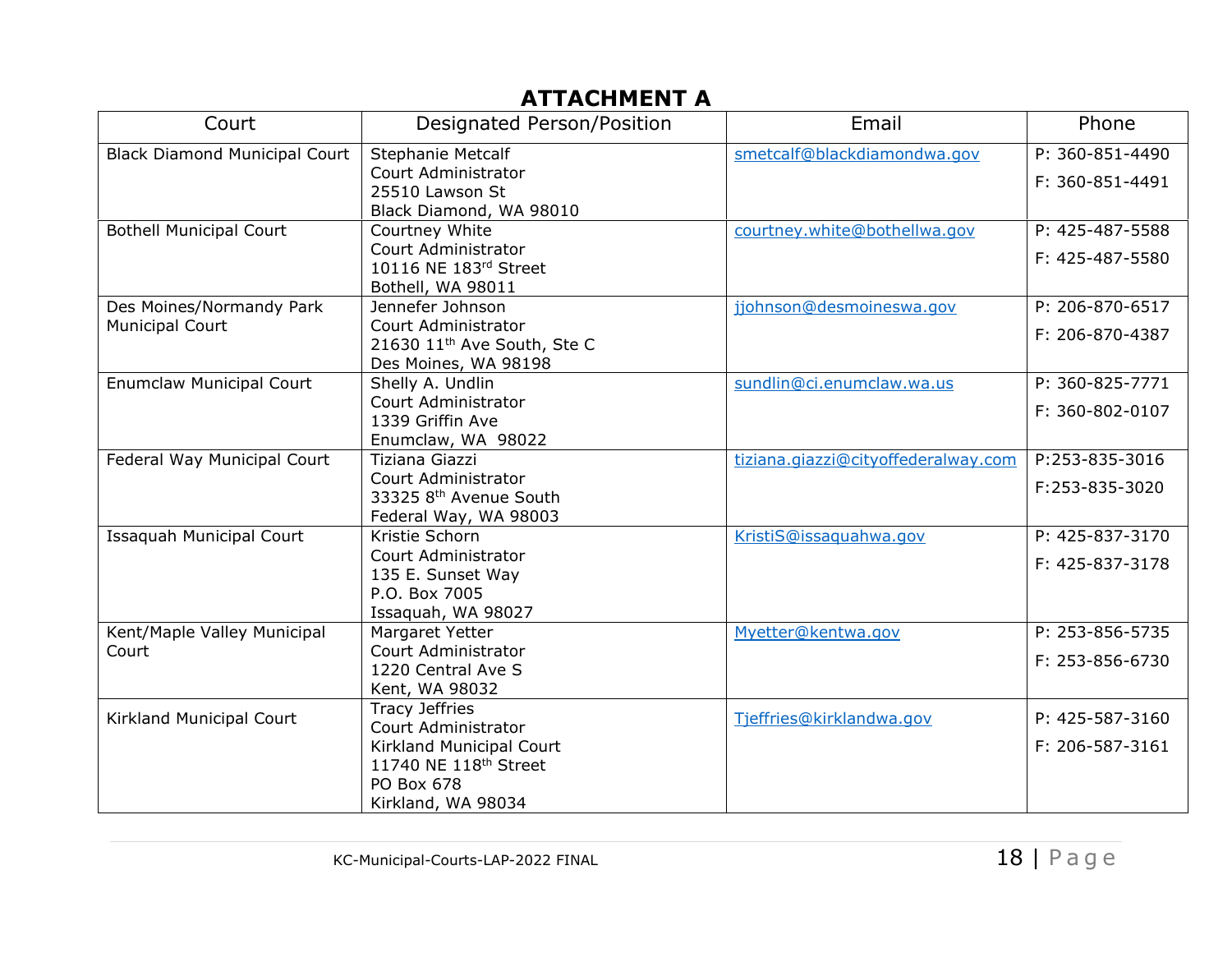| Lake Forest Park Municipal    | Pamela McConville<br>Court Administrator | pmcconville@ci.lake-forest-       | P: 206-364-7711 |
|-------------------------------|------------------------------------------|-----------------------------------|-----------------|
| Court                         | Lake Forest Park                         | park.wa.us                        | F: 206-364-7712 |
|                               | 17425 Ballinger Way NE                   |                                   |                 |
|                               | Lake Forest Park, WA 98155-5556          |                                   |                 |
| Mercer Island Municipal Court | Chery Lucero                             | Cheryl.lucero@mercergov.org       | P: 206-275-7984 |
|                               | Court Administrator                      |                                   | F: 206-275-7980 |
|                               | 9611 SE 36th St                          |                                   |                 |
|                               | Mercer Island, WA 98040                  |                                   |                 |
| Renton Municipal Court        | Bonnie Woodrow                           | Bwoodrow@rentonwa.gov             | P: 425-430-6531 |
|                               | <b>Court Services Director</b>           |                                   | F: 425-430-6554 |
|                               | <b>Renton Municipal Court</b>            |                                   | P: 425-430-6537 |
|                               | 1055 S Grady Way, 3rd Floor              |                                   |                 |
|                               | Renton, WA 98057                         |                                   |                 |
| SeaTac Municipal Court        | Gail Cannon                              | gcannon@seatacwa.gov              | P: 206.973.4610 |
|                               | Court Administrator                      |                                   | F:206.248.4327  |
|                               | 4800 S 188 <sup>th</sup> St              |                                   |                 |
|                               | SeaTac WA 98188                          |                                   |                 |
| Seattle Municipal Court       | Luisa Gracia                             | luisa.gracia@seattle.gov          | P: 206-733-9075 |
|                               | <b>Interpreter Services Manager</b>      |                                   |                 |
|                               | Seattle Municipal Court                  |                                   | F: 206-684-8115 |
|                               | 600 Fifth Avenue, Room 312               |                                   |                 |
|                               | PO Box 34987                             |                                   |                 |
|                               | Seattle, WA 98124-4987                   |                                   |                 |
| Tukwila Municipal Court       | LaTricia Kinlow                          | Trish.Kinlow@tukwilawa.gov        | P: 206-433-1840 |
|                               | Judicial Branch Administrator/LAP        |                                   |                 |
|                               | Rajyanessa Valoaga                       | Rajyanessa. Valoaga@tukwilawa.gov | F: 206-433-7160 |
|                               | <b>Interpreter Coordinator</b>           |                                   |                 |
|                               | Tukwila Municipal Court                  |                                   |                 |
|                               | 15005 Tukwila International Blyd         |                                   |                 |
|                               | Tukwila, WA 98188                        |                                   |                 |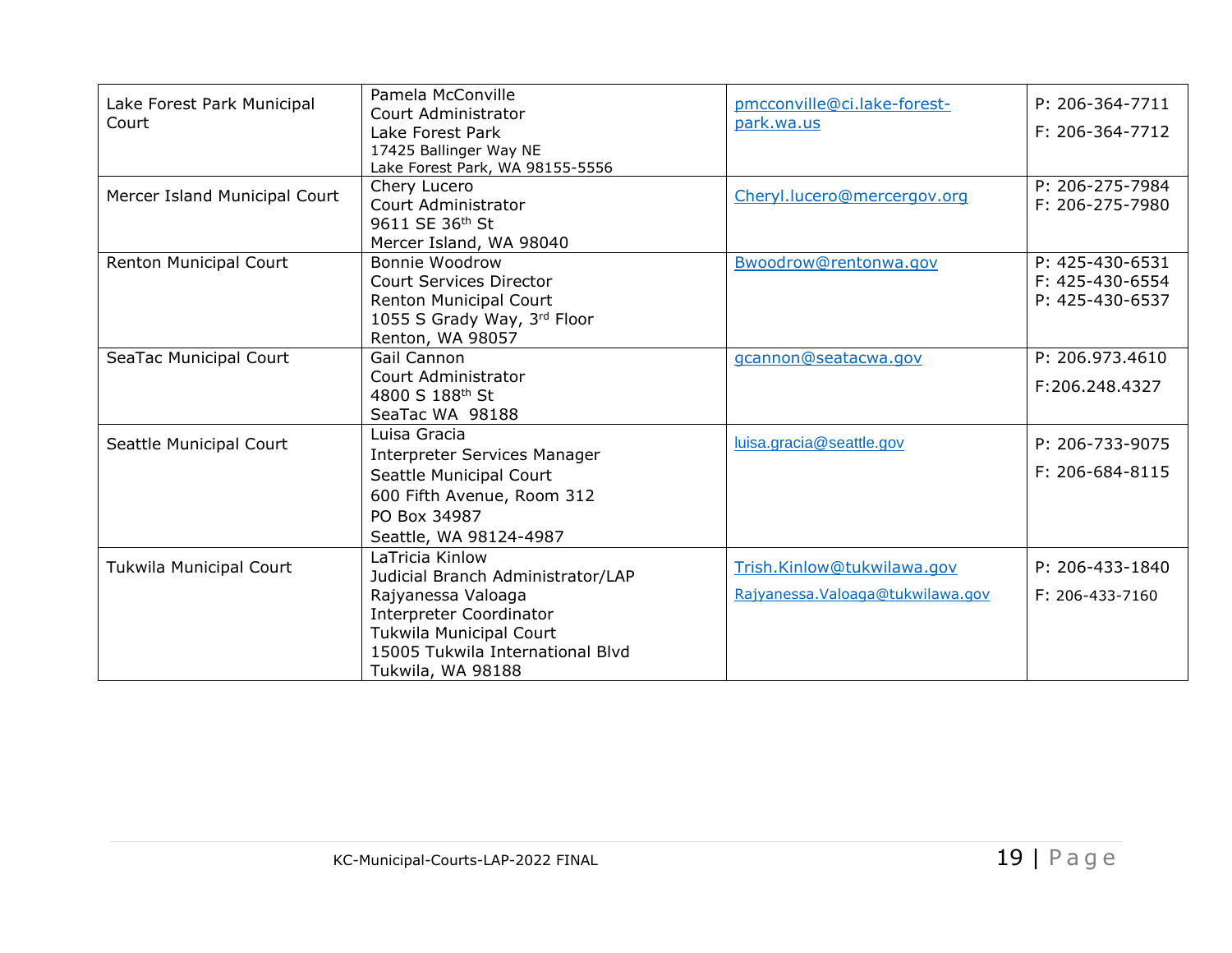| Court                                    | <b>ATTACHMENT B</b><br>Website                                  |
|------------------------------------------|-----------------------------------------------------------------|
| <b>Black Diamond Municipal Court</b>     | http://www.ci.blackdiamondwa.gov/municipal-court                |
| <b>Bothell Municipal Court</b>           | http://www.bothellwa.gov/187/Municipal-Court                    |
| Des Moines/Normandy Park Municipal Court | https://www.desmoineswa.gov/476/Municipal-Court                 |
| <b>Enumclaw Municipal Court</b>          | http://www.ci.enumclaw.wa.us/182/Court                          |
| Federal Way Municipal Court              | https://www.cityoffederalway.com/page/municipal-court           |
| Issaquah Municipal Court                 | http://www.ci.issaquah.wa.us/Index.aspx?NID=303                 |
| Kent Municipal Court                     | https://www.kentwa.gov/government/public-safety/municipal-court |
| Kirkland Municipal Court                 | http://www.kirklandwa.gov/depart/Municipal Court.htm            |
| Lake Forest Park Municipal Court         | https://www.cityoflfp.com/147/Municipal-Court                   |
| Mercer Island Municipal Court            | http://www.mercergov.org/SectionIndex.asp?SectionID=82          |
| Renton Municipal Court                   | https://rentonwa.gov/city_hall/municipal_court                  |
| SeaTac Municipal Court                   | http://www.ci.seatac.wa.us/government/municipal-court           |
| Seattle Municipal Court                  | http://www.seattle.gov/courts                                   |
| Tukwila Municipal Court                  | http://www.tukwilawa.gov/departments/municipal-court            |